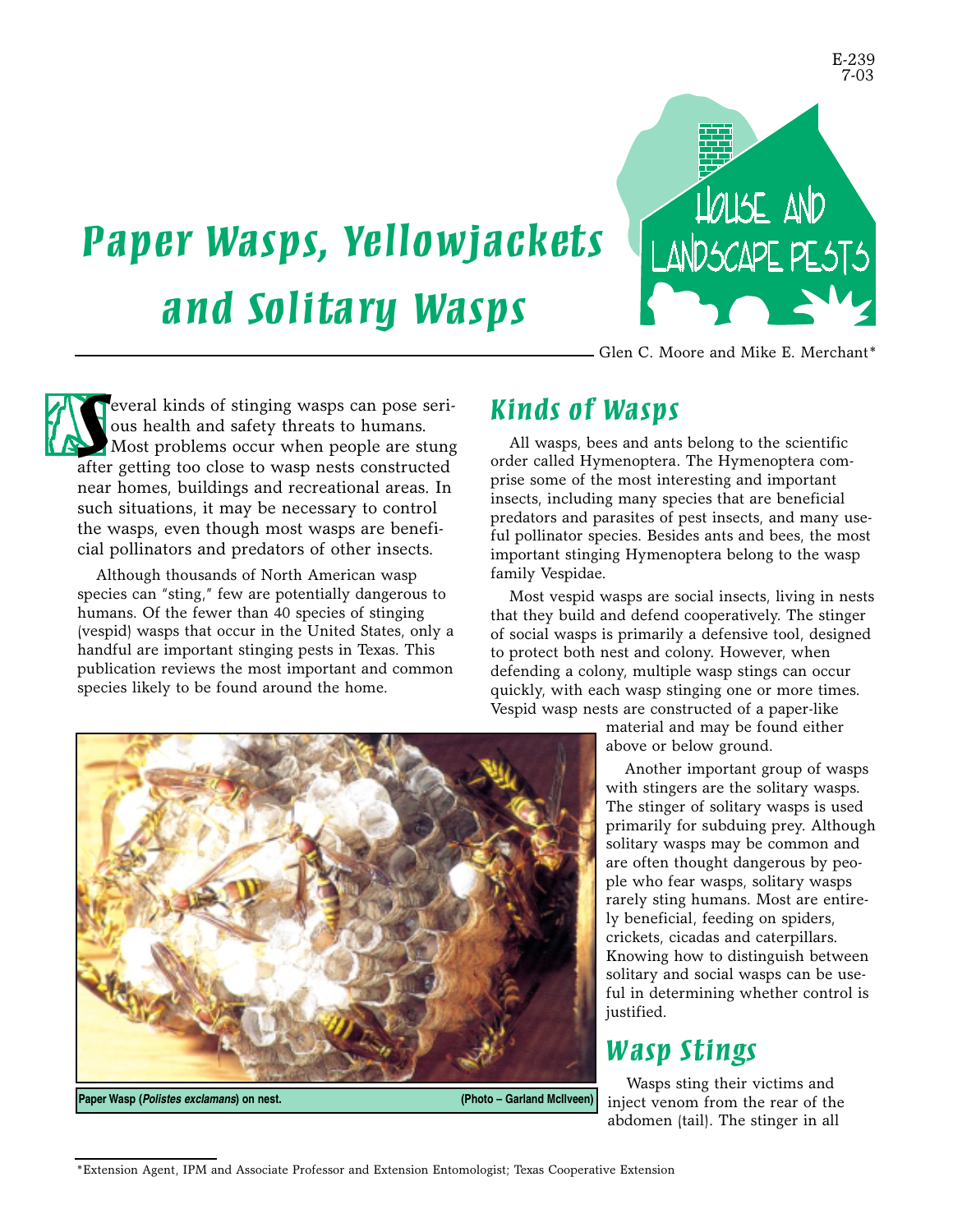wasps and bees is a modified egg-laying organ (ovipositor); hence only females can sting.

Venom from ant, bee and wasp stings is responsible for 40 to 100 deaths per year in the United States. Social wasp and bee venom contains more than 30 compounds, including biogenic amines, protein toxins and various enzymes. Most deaths from insect stings are the result of allergic reactions to venom proteins and enzymes.

Wasp stings typically result in intense pain, with swelling and redness at the site of the sting. Stings around the head, eyes and neck are especially serious. While pain is usually localized at the site of the sting, large local and systemic (allergic) reactions are also possible. Large local reactions occur when swelling and pain extends beyond two inches from the site of the sting. Swelling may involve an entire extremity, such as a hand, arm or leg. Large local reactions are usually not life-threatening, but may last for two to seven days. About 5 percent of people who experience a large local reaction will suffer an anaphylactic (serious systemic hypersensitivity) reaction if they are stung subsequently.

Systemic allergic reactions occur when symptoms are produced in body sites other than at the site of the sting. These reactions — anaphylaxis or anaphylactic reactions — range from a widespread rash, swelling and itching to difficulty breathing. In severe reactions, victims may develop a rapid pulse and low blood pressure, shock or respiratory distress and even death. Respiratory conditions account for more than half of all deaths due to Hymenoptera stings.

Anaphylaxis typically occurs within 20 to 30 minutes of a sting, although shock and death can occur as quickly as 10 to 15 minutes. It is critical to get someone experiencing a systemic reaction to emergency care immediately. If you know that you are allergic to bee or wasp venom, consult your physician to see whether you should carry an epinephrine emergency kit or self-administer an antihistamine for life-saving purposes.

#### **When Do Wasps Sting?**

Vespid wasps are most likely to sting when their nest is disturbed. All social wasps will vigorously defend their nests when disturbed. These wasps rarely sting away from the nest, unless trapped or pressed against the skin.

Wasps and bees are instinctively attracted to the upper bodies of animals, so in the event of an attack it is best to cover your head and run away quickly. The best defense is to run to a building, car or other protected place. Victims who stand in place and attempt to swat their attackers will continue to receive stings as the wasps summon reinforcements via chemical communication. Unlike honey bees,

wasps do not leave a stinger in the skin and may sting repeatedly.

Solitary wasps, on the other hand, rarely sting unless mishandled or trapped against the skin. The venom of solitary wasps is different from that of social wasps and seldom causes more than momentary pain. Because solitary wasps do not build a community nest, they do not attempt to defend their nest.

## *Social Wasps*

### **Paper Wasps**

Paper wasps are one of the most common vespid wasps seen around homes and buildings. They are 3/4 to 1 inch long and generally reddish-orange to dark brown. They often have yellow body markings. Paper wasps have three castes — infertile female workers, which make up most of the wasps on nests during the summer; males; and queens. Males and new queens are produced primarily in late summer and fall. Unlike yellowjackets and hornets, the paper wasp queen is not much larger than the worker wasps. Paper wasps build their nests from chewed wood fibers. The comb, which hangs from a single filament, is usually oriented downward and consists of a single tier of hexagonal-shaped cells. Nests are most frequently seen under the eaves of houses but may also be found in attics, garages, storage sheds, barns, on shrubbery, trees and a variety of protected sites. The typical mature paper wasp nest contains 20 to 30 adults and rarely more than 200 cells.

Life cycle. Colonies are founded in the spring by queens that spend the winter in sheltered hiding places. Although early season queens may cooperate in founding a nest, by midsummer there is usually only one active egg-laying queen per nest. New nests are constructed every year, often in the same general location where nests were built the previous season.



**Paper wasp (***Polistes carolina***) foundresses. When a wasp colony has more than one foundress the size of the nest increases rapidly. However, only one foundress becomes the queen. (Photo – Garland McIlveen)**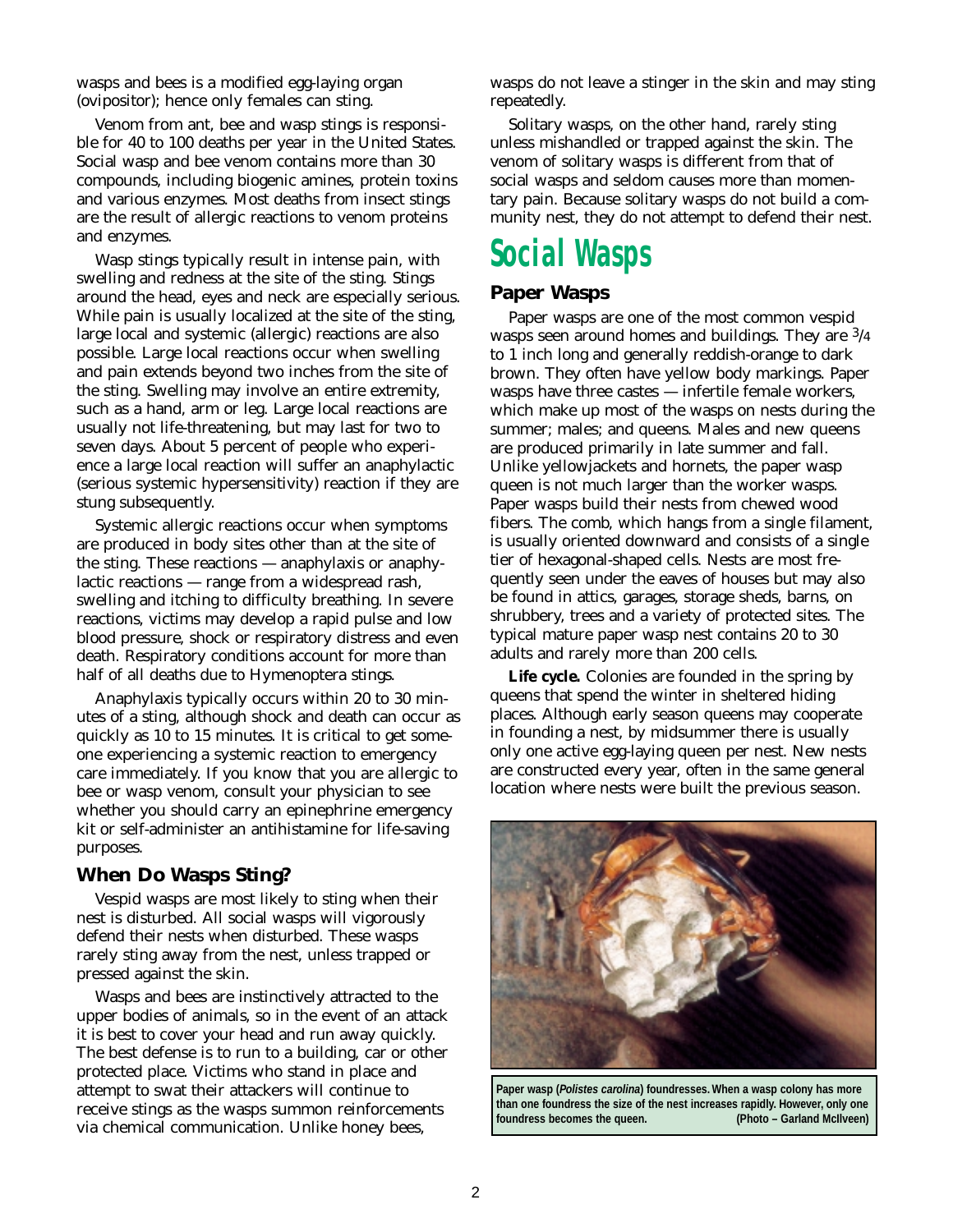Queen paper wasps lay a single egg per nest cell. The newly hatched paper wasp larva is white and legless. As it grows in size, it fills the nest cell. The queen, and later the workers, bring food to the larva. Eventually, the larva matures, the cell is closed and pupation occurs. After pupation, the adult wasp emerges by chewing through the paper cell cover.

During late summer and fall, males and queen paper wasps are produced. Males and females mate in the fall. The males then die, and fertilized queens enter sheltered locations for hibernation.

Overwintering paper wasp queens may join together, sometimes in large groups. They seem to prefer high structures, such as the peaked attics of houses, chimneys and tall buildings. During the winter, they frequently enter homes and offices, especially during warmer periods. Overwintering paper wasps are not aggressive and may be captured and released outdoors or killed with a fly swatter.

*Control.* Aerial nests of paper wasps can easily be eliminated using rapid knock-down insecticides or aerosol products specifically designed for this purpose. Wasp sprays frequently contain the insecticides pyrethrins, resmethrin, tetramethrin, bifenthrin, cyfluthrin, lambda-cyhalothrin or permethrin. Products containing carbaryl, acephate and dichlorvos are also available for treating wasp colonies. Some aerosol containers will propel the insecticide 10 to 40 feet or more.

For best results, treat in the late evening when most wasps have returned to the nest. When spraying, stand well away from the colony and soak the nest thoroughly. Do not remove the nest until all the wasps are dead, which may require up to 2 days. Then the nest should be removed and discarded.

#### **Yellowjackets**

Yellowjackets are easily recognized but are often confused with paper wasps. Baldfaced hornets are also a type of yellowjacket wasp, but because of some behavioral differences, they will be discussed separately.

Worker yellowjackets construct their nests of a paper-like material consisting of wood fiber. Unlike paper wasp nests, they are completely enclosed in an envelope except for the entrance hole. In Texas, south-

ern yellowjacket nest size may vary from a few inches to 6 feet or larger, and nests may contain up to 45 levels of combs and 20,000 adult workers. Yellowjackets are primarily ground nesters, but they also construct aerial nests. Subterranean nests may be found in gardens, flower beds, pastures, roadside embankments and elsewhere. Aerial nests are typically constructed in trees, under eaves, in wall

voids of buildings, in open garages and storage sheds, on porches, in abandoned furniture and in other places that provide protection and are close to food and water. Because of their scavenging behavior, yellowjackets are a menace around parks, camps and suburban sites where people leave open food and discard garbage.

Yellowjacket workers forage to feed their larvae insects and spiders. They also gather nectar, honeydew and other carbohydrates, but they do not store honey as do bees.

*Colony founding.* Yellowjacket queens overwinter under loose bark, in cracks and crevices and occasionally in attics or similar sheltered locations. They emerge during the early spring and build small paper nests in which they lay eggs. When the eggs hatch, the queens feed the young larvae for about 18 to 20 days. After the first brood of workers emerge, the nest may rapidly expand up to a foot long or larger within a few days or weeks. Maximum colony size is attained by August or September. This is followed by the emergence of males and next year's queens in October and November. After mating, the males die and inseminated queens usually seek sheltered places to overwinter, abandoning the nest. Abandoned nests rapidly decompose and are not reused the next year. Occasionally, in sheltered sites or during mild winters, the nest may not be abandoned. In such cases, so-called perennial colonies may be maintained by both queen(s) and workers into the following year. Perennial colonies are generally larger than annual colonies.

*Control.* If not too close to areas of human activity, yellowjacket nests should be left alone and the area marked with a warning sign. In late fall or early win-

ter, after the first hard frost, most yellowjacket nests die; abandoned nests can be plugged up (with or without treatment) to prevent further infestations next year.



**Yellowjacket nest and yellowjacket workers (***Vespuls squamosa***) at entrance hole. (Photo – Garland McIlveen)**

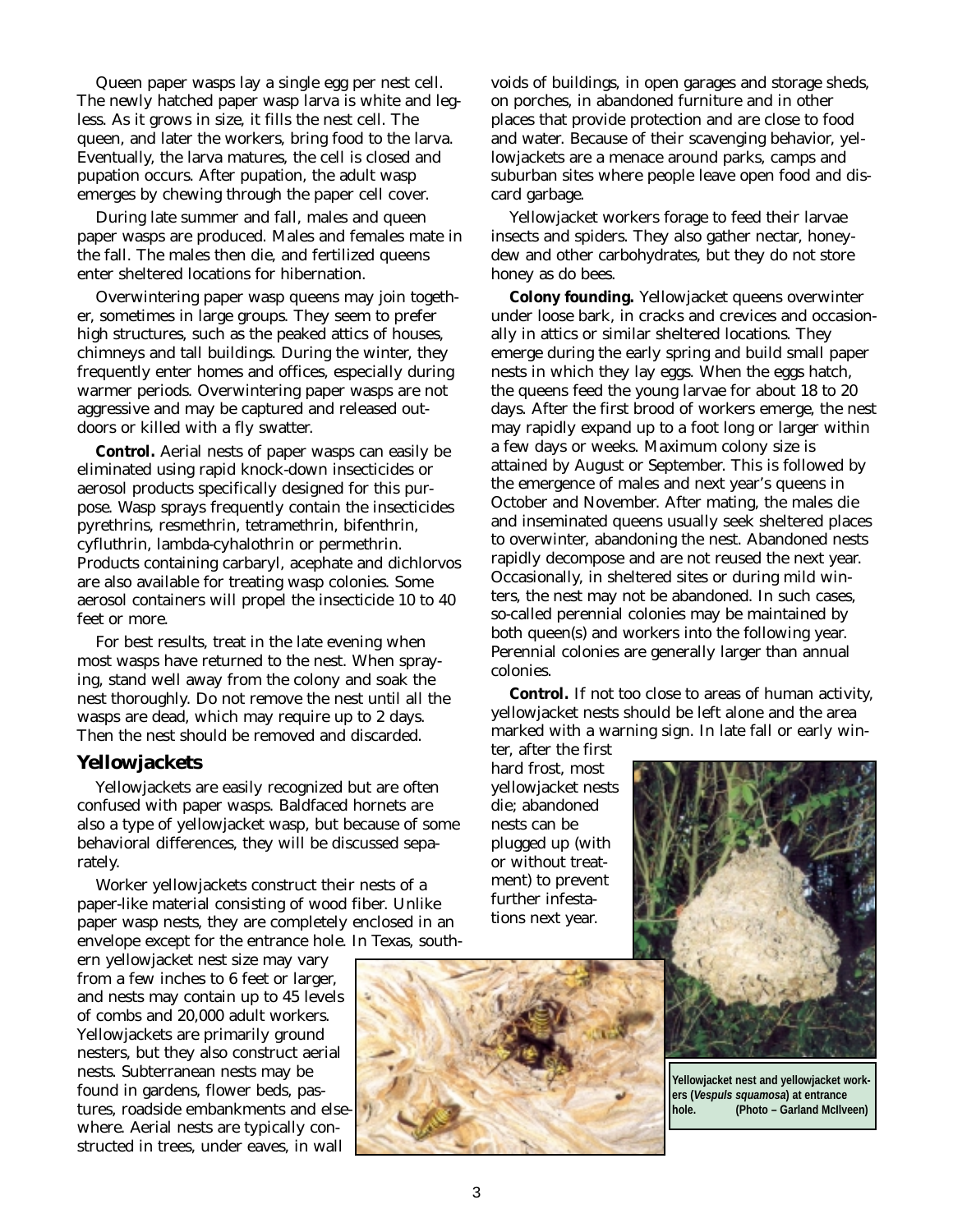Wasp control is dangerous and should not be undertaken by anyone with a heart condition or known allergies to bee or wasp venom. If you have any doubt about your ability to safely control a wasp nest, call a professional.

Underground yellowjacket wasp nests are best treated with an insecticide dust. Dusts have the advantage that they can be tracked deep into the nest by wasps as they enter and exit. Crank or power-type dusters can be used to blow dust into a wasp nest entrance. A hose or plastic tube can be used to extend the reach of the duster into otherwise inaccessible nest entrances. Effective dusts include those containing carbaryl, esfenvalerate and permethrin. Be sure the products have a label that allows their use on insect nests in the soil. Use of acephate dusts under or around homes should be avoided because of the potential for indoor odor problems.

Aerosol sprays can also be used but may have a lower success rate unless sufficient aerosol can be injected directly into the nest entrance. Liquid insecticides applied as a spray are generally less effective on subterranean nests, as they often soak into soil and may not reach the nest in a sufficient quantity to eliminate a colony.

Garbage cans can be attractive to foraging yellowjacket wasps at certain times of year. At such times, it is especially important to ensure that all garbage receptacles are closed tightly when not in use and emptied daily. Yellowjacket wasp traps are commercially available and may help to reduce foraging numbers somewhat when properly maintained. However, these devices do not effectively control wasp colonies.

## *Horn ets*

The term hornet is often used in a general sense to describe many kinds of wasps and yellowjackets. Actually, the baldfaced hornet, Dolichovespula maculata, is the only "hornet" reported in Texas. Hornets

construct a round or pear-shaped paper nest, up to 3 feet long. The grayish to brown nest has two to four horizontally arranged combs inside and an entrance hole near the bottom.



Hornet nests almost always are above ground, often high in trees. Occasionally, they may be attached to the eaves of buildings. A mature colony may contain 200 to 400 adults.

While the stings of hornets can be intensely painful, hornets are less likely to attack than paper wasps or yellowjacket wasps. Hornets typically nest high in trees or in other remote locations, where they pose no threat to humans and should be left undisturbed. When control is needed, apply a liquid insecticide from a safe distance of at least 10 to 15 feet. Control products that include a refrigerant agent are often used to quickly immobilize stinging insects. Most residual insecticides such as permethrin, cyfluthrin, bifenthrin, esfenvalerate, tetramethrin, acephate and carbaryl will control hornet nests. Pressurized aerosols designed for wasp control, pin stream sprays from a good garden sprayer or spray streams from a hose-end sprayer should be directed toward the nest entrance and the nest thoroughly soaked with spray.

Insecticide products containing synergized pyrethrins and a rapidly volatilizing organic solvent, such as Wasp Freeze, can be extremely useful. Treatment should be directed into the opening of the nest. Hornet nests high in trees or in other remote locations where they pose no threat to humans should be left unharmed. When attempting to control baldfaced hornets, always wear protective clothing, such as a bee suit, or hire a professional pest control operator.

# *Solita ry Wasps*

### **Cicada Killers**

This large insect is  $1^{1/2}$  inches long, rusty red on the head, thorax and wings and striped with black and yellow on the abdomen. These wasps may be considered a nuisance in landscapes during times of the year when cicadas are present in shade trees. Cicada killer wasps appear formidable because of

> their size and behavior. Male cicada killers cannot sting but will buzz very near humans. Females will not sting unless handled but sometimes painfully sting people who are working on lawns or step on their nests barefooted. Female cicada killers dig galleries in lawns, gardens or flower beds, where they lay eggs and provision the young larvae with paralyzed cicadas. This nesting activity may damage lawns or vegetable gardens. Control is rarely warranted for this otherwise beneficial insect. When control is

necessary, sprinkle about 1 tablespoon of carbaryl dust into the gallery hole and tamp the entrance shut.



**(***Dolichovespula maculata***) and nest on side of house. (Photo – Garland McIlveen)**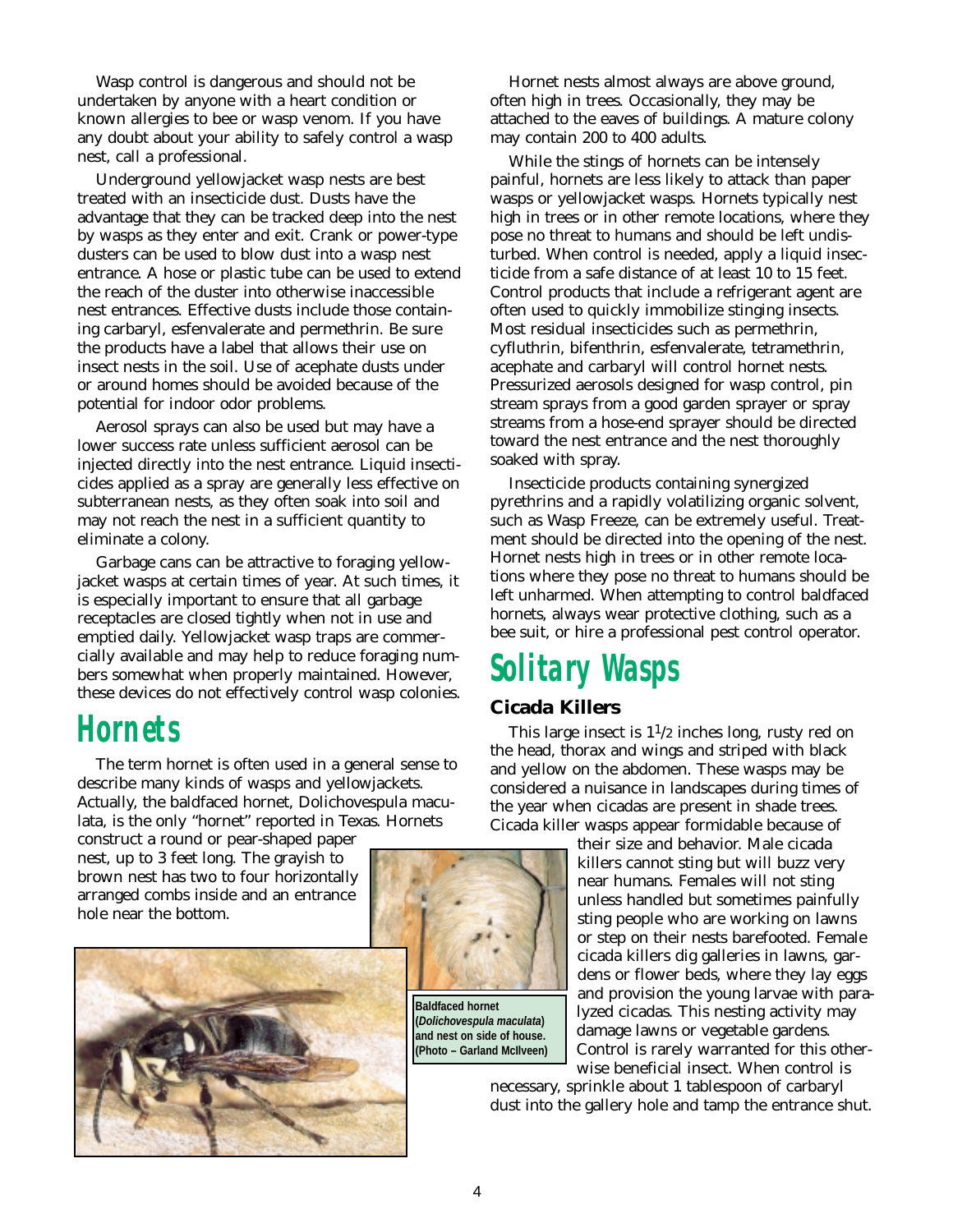

# *C ricket Hunter Wasps*

Cricket hunter wasps in the genus Liris are occasional indoor pests in Texas. These solitary wasps are  $1/2$  -  $5/8$  inches long and dull black with dusky-colored wings. They spend much of their time searching for crickets, which they attempt to sting, capture and transport live to an underground hole. After a cricket has been collected, the female lays a single egg on the victim. The larva that hatches eventually develops into an adult wasp.

Little is known about these insects. In urban areas, cricket-hunter wasps may nest under or in the walls of buildings. When this happens, the offspring of nest-building females may emerge into indoor rooms. Because numerous crickets may be provisioned within a wall void as described above, few or many wasps may emerge indoors. In one case, more than 100 wasps were counted from a single bathroom, apparently emerging from a slab opening under a bathtub.



Cricket-hunter wasps are seen most commonly indoors during warm weather spells in the winter or early spring. Infestations can be persistent and annoying. Though not normally aggressive, they can sting if provoked.

The best solution is prevention. Fill any holes or cracks in soil that might lead under the home. Seal openings, such as weep holes, that might provide access to wall voids. Ventilation weep holes should be screened rather than caulked. Other cracks and gaps in walls should be sealed with expanding foam, mortar or other appropriate material. In severe cases, wall voids may be treated with pesticide aerosols or dusts; however, there is little evidence that this treatment works consistently. Adult wasps can be safely killed with a fly swatter or captured and released outdoors.

## *Mud Daubers*

These wasps build small, tube-like nests of mud under eaves, in attics and under the roofs of storage buildings. Adult mud daubers are  $\frac{3}{4}$  to 1 inch long and vary from dull black with bright yellow markings to blackish or iridescent blue-black. They have longer, more slender waists than most other wasps. As they develop in the mud tubes, young larvae are generally fed spiders, including the poisonous brown recluse.

*Control.* Since females do not defend their nests, mud daubers structures can simply be removed by



**Mud dauber (***Chalybion californicum***) on next. (Photo – Garland McIlveen)**

hand with a putty knife. Mud daubers can also be controlled by treating the nest with a labeled insecticide. Even when insecticides are used, it is a good idea to remove the nest to prevent other insects from being attracted to it.